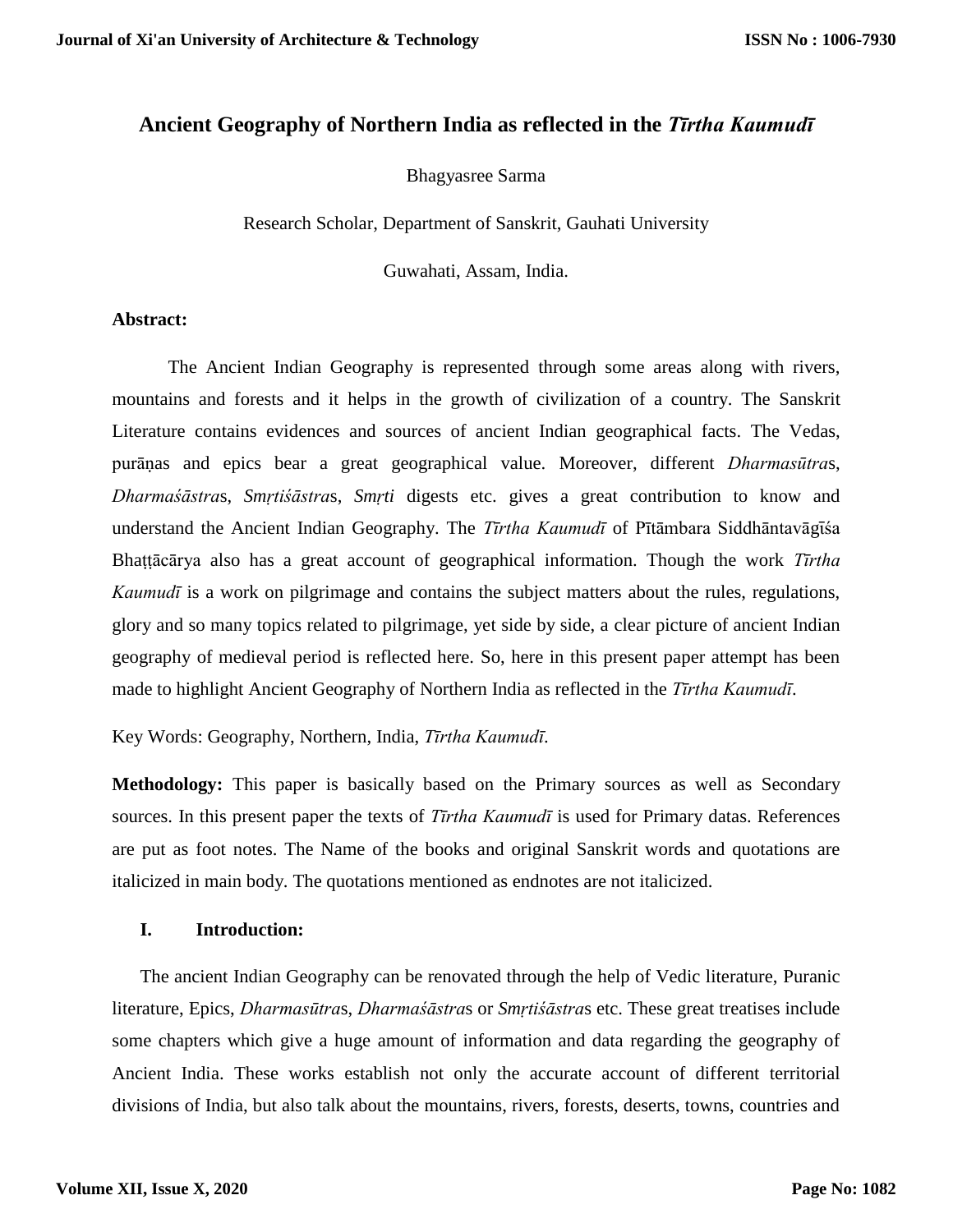peoples of ancient India. The geographical accounts found in different purāṇas are matching.<sup>1</sup> Different purāṇas viz. *Padmapurāṇa, Matsyapurāṇa, Brahmāṇḍapurāṇa*, *Skandapurāṇa*, *Bhaviṣyapurāṇa, Mārkaṇḍeya* etc. contain the list of places of ancient India.

*Tīrtha Kaumudī* is a smṛti digest composed by Pītāmbara Siddhāntavāgῑśa Bhaṭṭācārya. This work is a compilation of numerous quotations. These collected are from different reliable sources like Purānas, epics, Smṛti Śāstras, Smṛti digests etc. In respect of those quotations, the author Pītāmbara Siddhāntavāgīśa gives some explanatory notes and *samkalpavākyas*. Due to the amalgamation of knowledge and information of different sources, specially from the purāṇas we can able to find a clear picture of ancient Indian geography of medieval period in this work. The quotations of so many verses from different purāṇas where we find the names of the mountains, rivers, places, pilgrimage sites of ancient India gives us a brief knowledge about the ancient geography of ancient India.

#### **II. The Northern Geography of Ancient India:**

The Northern Geography of India apparently includes the regions consisting of Northern division of India. The Northern region of India includes the states viz. Jammu and Kashmir, Himachal Pradesh, Punjab, Uttarakhand, Haryana, Delhi, Rajasthan, Uttar Pradesh and UT. The Northern Geography of Ancient India as reflected in the work *Tīrtha Kaumudī* is discussed here.

**Ayodhya**: Ayodhya is a very popular pilgrimage site for Hindus which is well known as the birth place of Sri Rama. It is adjacent to Faizabad city of Uttar Pradesh state of India. In ancient period, this place was one *yojana* in extend in the east, one *yojana* in the west, one *yojana* from the Sarayu in the south, and one *yojana* from Tamasa in the north.<sup>2</sup> *Yogana* is a measure of distance used in ancient India which denotes approximately eight to twelve kilometers.

**Candrabhaga**: In the *Ancient geography of India* Anundoram Barooah states that the river Indumati probably means the Candrabhaga or Candra. The Candrabhaga or Chenab appears to flow just above Kishtvar as a confluence of two hill-streams and from Kishtvar to Rishtvar its

<sup>1</sup>Law, Bimala Churn, *Historical geography of ancient India,* p.1

<sup>2</sup> Law, Bimala Churn, *Historical geography of ancient India*, p. 67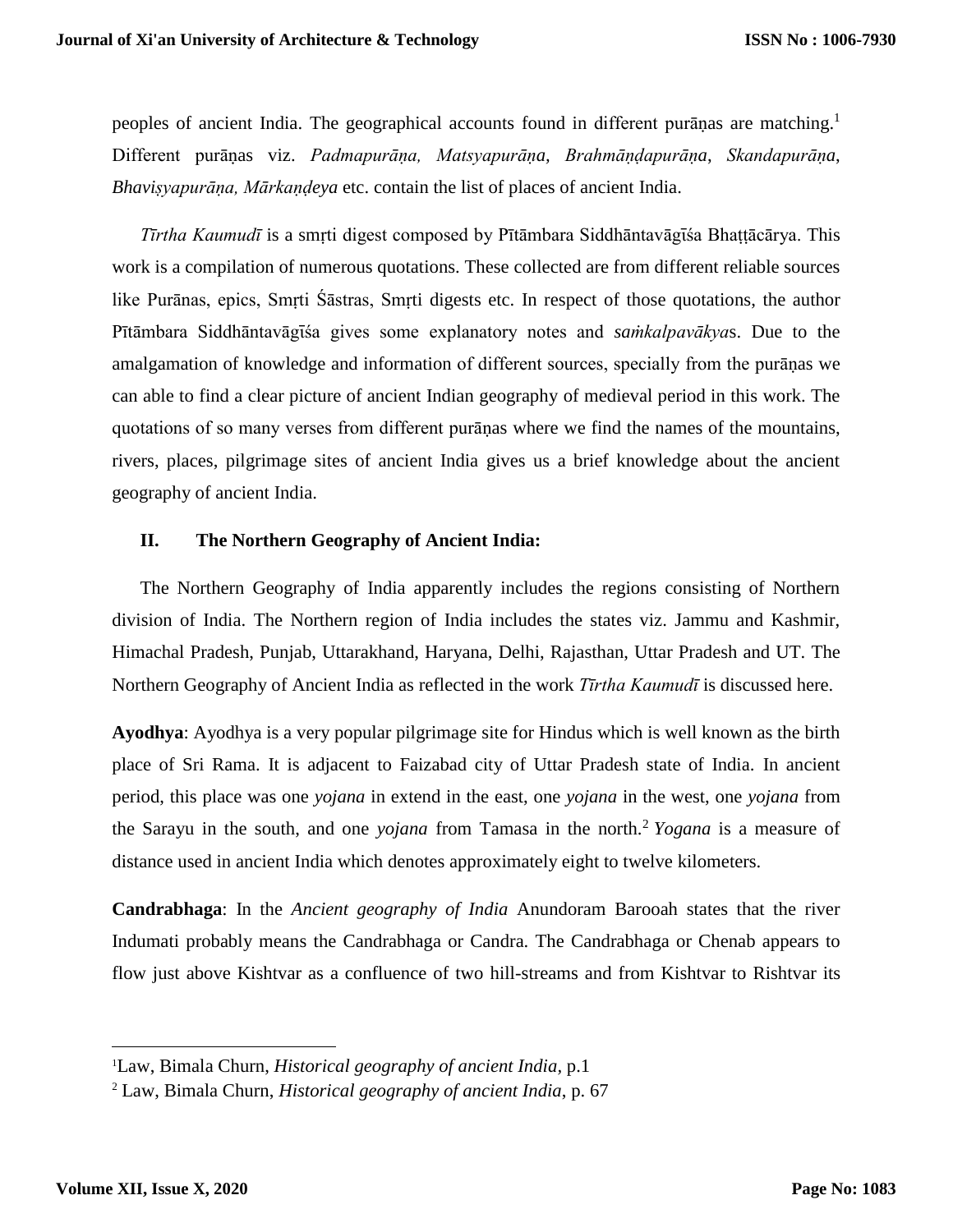course is southerly.<sup>3</sup> It flows past Jammu, wherefrom it flows in a south-westerly direction forming a doab between it and the Vitasta (Jhelum).<sup>4</sup>

**Citrakuta**: Citrakuta denotes the beautiful mountain which finds its place among the holy places. Padmapurāņa also talks about it.<sup>5</sup> It is the modern Citrakuta, a famous hill, lying 65 miles west south west of Allahabad.<sup>6</sup>

**Drisvadvati:** In the *Rg Veda* (III, 23, 4) it is stated that the river Drisvadvati is the southern and eastern boundary of India. In ancient time it was known as Brahmavarta. The confluence of Drisvadvati and Kaushiki was of peculiar sanctity.<sup>7</sup> This river has been identified with the name Citrang and it runs parallel to the Sarasvati.<sup>8</sup>

Gomati: It is a river of Northern India which is probably the present day's Gomti River, a western tributary of the Indus.<sup>9</sup> The River Gomati or Gomti on the west of Ayodhya was also known as *Vasisthi* or sacred to the sage Vashistha. <sup>10</sup> It rises in the Shahjahanpur district of Uttar Pradesh, passes Lucknow and Jaunpur and flows into the Gaṅgāabout half way between Varanasi and Gazipur. $11$ 

**Govardhana**: The name of the Govardhana hill is famous from the legend of Purāṇa where the story of lifting of Govardhana hill by Lord Krsna with his little figure is found. It is located 18 miles from Brindaban in the Mathura District of Uttar Pradesh.

<sup>3</sup>Law, Bimala Churn, *Historical geography of ancient India,* p.73.

<sup>4</sup> Law, Bimala Churn, *Historical geography of ancient India*, p.85.

<sup>5</sup> Kapoor, Subodh (ed.), *Encyclopedia of Ancient Indian Geography*, p. 213

<sup>6</sup>Kapoor, Subodh (ed.), *Encyclopedia of Ancient Indian Geography*, p.

<sup>7</sup> Law, Bimala Churn, *Historical geography of ancient India*,p. 75.

<sup>8</sup> Law, Bimala Churn, *Historical geography of ancient India*,p. 78

<sup>9</sup> Law, Bimala Churn, *Historical geography of ancient India*,p. 80

<sup>10</sup> Barooah, Anundoram, *Ancient geography of India,* p. 52

<sup>11</sup> Law, Bimala Churn, *Historical geography of ancient India*, p. 80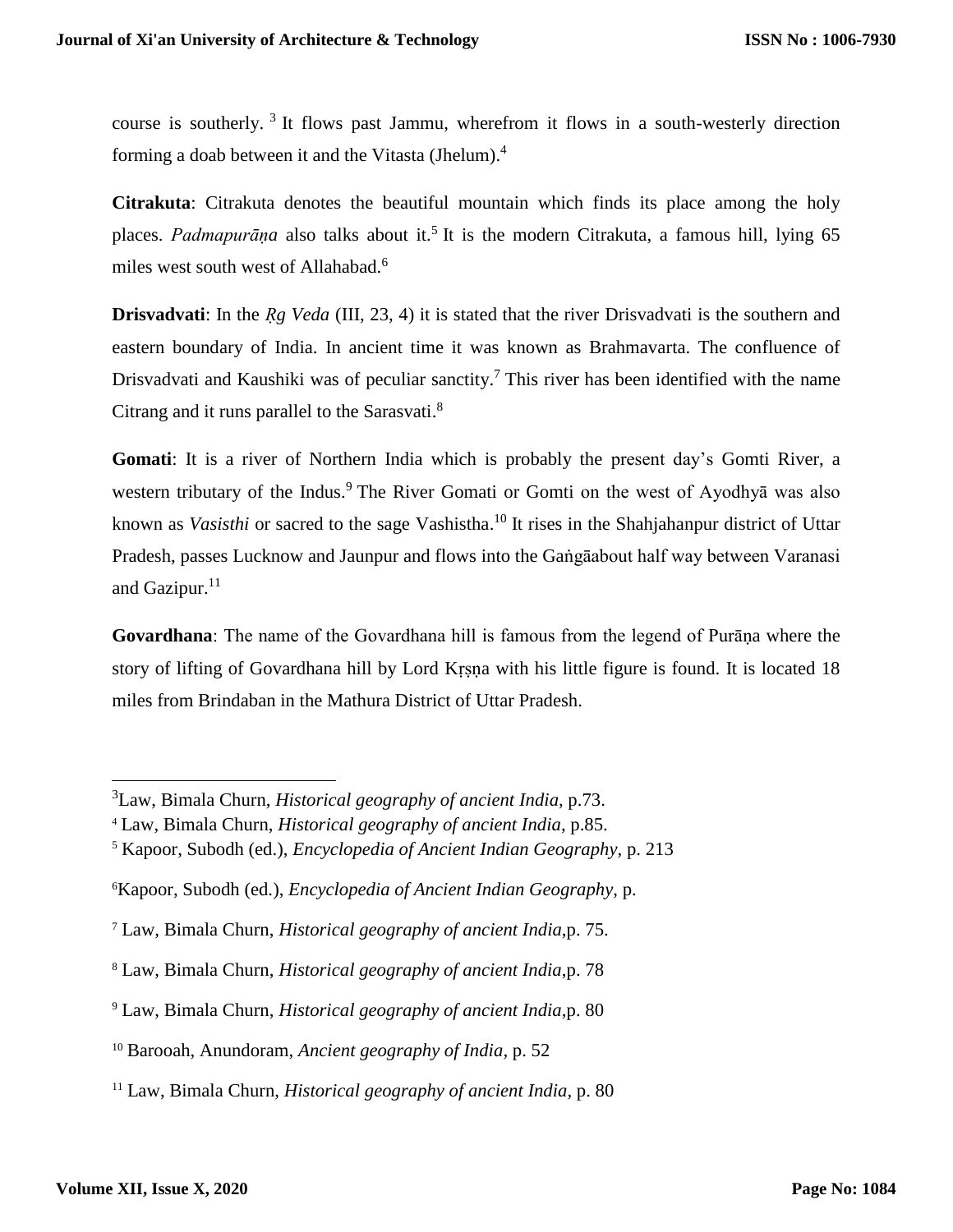**Gandaki or Gandak:** According to the Bhāgavatpurāṇa (X.79, 11; V.7, 10) the river Gandaki is also known as Cakranadi. It is a great upper tributary of the Ganges. It has its origin in the hill in south Tibet and the upper tributary of Gandak. It joins as a place to the north-west of Nayakot in Nepal on its right side and the lower tributary called Rapti joins it just above the district of Camparan.<sup>12</sup> The main stream flows into the Ganges between Sonpur in the Sara district and Hajipur in the district of Muzaffarpur.<sup>13</sup>

**Ganga or Ganges:** The River Ganga or Ganges is regarded as the most sacred river in India. Other names of this River are Alakānandā<sup>14</sup> or Dyudhuni.<sup>15</sup>

**Jalandhara**: Jalandhara includes the state of Chamba on the north, Mandi and Sukhet on the east and Satadru on the south-east.<sup>16</sup> The length of this land was 1000 li or 167 miles from east to west and the breadth is 800 li or 133 miles from north to south.<sup>17</sup>

**Kanakhala**: Kanakhala is a sacred place situated in the Haridwar district of Uttarakhanda state of Northern India. The name of Kanakhala is also mentioned in *Mahabharata*, *Vāyu purāṇa*, *Meghaduta* etc.

Kalanjar: In modern age Kalanjar is named as Kaalinjar.<sup>18</sup> It is located in Banda District of Uttar Pradesh.

**Kanchi**: Kanchi is famous pilgrimage site of Hindus and it is also included in the list of 18 *Mahājanapada*s.<sup>19</sup> It is situated 80 miles below Allahabad on the north bank of Ganges.<sup>20</sup>

<sup>12</sup>Law, Bimala Churn, *Historical geography of ancient India,*pp. 75-76

<sup>13</sup> Law, Bimala Churn, *Historical geography of ancient India*, p. 76

<sup>14</sup> *Bhāgavatapurāṇa*, III.23.39

<sup>15</sup> *Bhāgavatapurāṇa* , III. 23.39

<sup>16</sup> Law, Bimala Churn, *Historical geography of ancient India*, p.86

<sup>17</sup> Law, Bimala Churn, *Historical geography of ancient India*, p. 86

<sup>18</sup> Apte, Vaman Shivram, *The student's Sanskrit English Dictionary*, p.147

<sup>19</sup> Kapoor, Subodh (ed.), *Encyclopedia of Ancient Indian Geography*, p. 365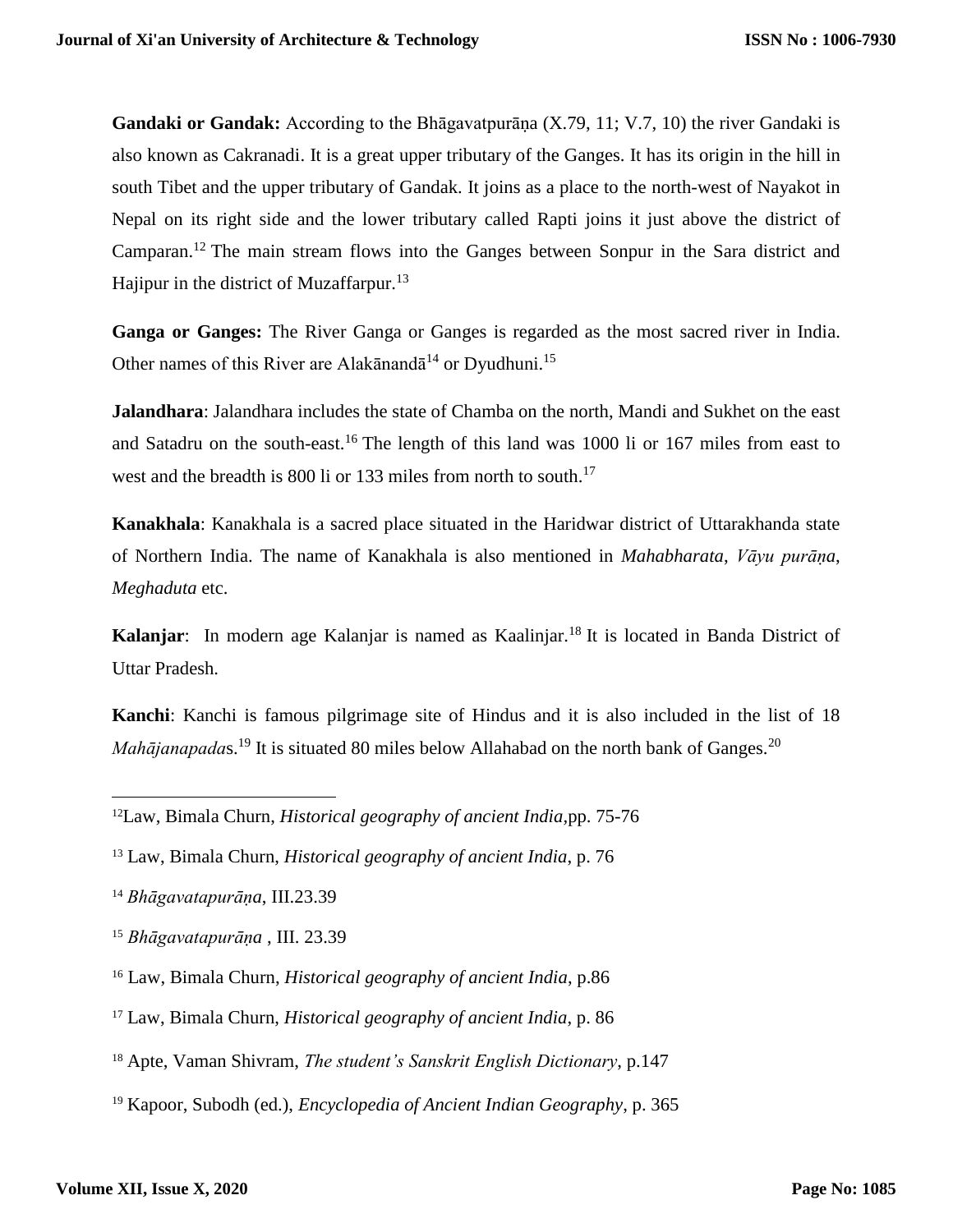**Kedar**: Kedar or Kedarnath temple of Lord Siva is a famous Hindu temple situated at Uttarakhand state of India. It is located at the bank of the river Mandakini.

**Kurukshetra**: Though the Kurukshetra is famous for the war between *Kaurava*s and *Pāṇḍava*s of *Mahābhārata*, yet now it is regarded as a famous holy place. It is also known as Dharmaksetra i.e. the place of justice. It is situated in the Hariyana state of India.

**Prabhasa**: Pabhosa is the modern name of the village which represents the ancient Prabhasa. The village is situated on a cliff which is situated in tehsil Manjhanpur, thirty two miles south west of Allahabad. The hill of Prabhosa or Prabhasa is the only rock in the *Antarvedī* i.e. the Doab between the Ganges and the Jumna. It is situated three miles to the north west of the great fort of Kosam- Khiraj, the ancient Kaushambi, where some inscriptions were discovered.<sup>21</sup>

**Prayaga**: Prayaga is a celebrated place of pilgrimage at the confluence of the river Ganges and Yamuna near the modern Allahabad.<sup>22</sup>

**Praci**: It is a temple of Lord Siva situated at the southern bank of river Sarasvati in the Pehowa town of district Kurukshetra.

**Sarasvati**: Sarasvati is a holy river situated in Kurukshetra in the Hariyana state of India. The name of this river is also mentioned in Vedic texts.

Praci and river Sarasvati both are the famous pilgrimage sites in Kurukshetra and it is mentioned by Pītāmbara Siddhāntavāgīśa in *Tīrtha Kaumudī* as- *prācī sarasvatī kuruksetre*<sup>23</sup>

**Vadarikasrama:** Vadarikasrama or Badrikasrama (Badrinath) is a most sacred place situated at Chamoli district of Uttarakhand. This temple is dedicated to the Lord Viṣṇu. It is located at the bank of the river Alakananda

<sup>20</sup> Kapoor, Subodh (ed.), *Encyclopedia of Ancient Indian Geography*, p. 365

<sup>21</sup> Law, Bimala Churn, *Historical geography of ancient India*, p. 117.

<sup>22</sup> Apte, Vaman Shivram, *The student's Sanskrit English Dictionary*, p. 366.

<sup>&</sup>lt;sup>23</sup> Tīrtha Kaumudī, Siddhāntavāgīśa, Pītāmbara, Shastri, Biswanarayan (ed.), p. 4.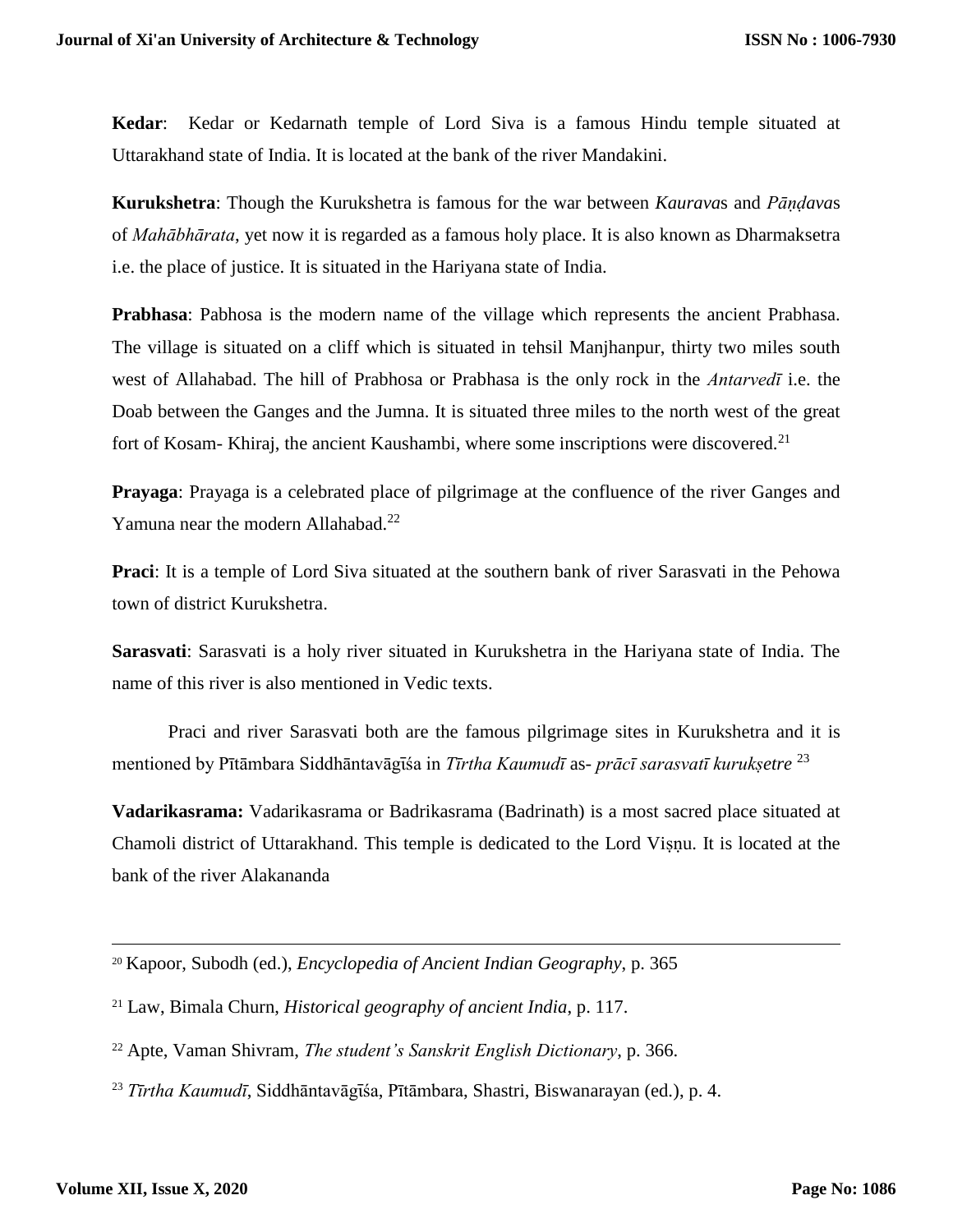**Varanasi**: Varanasi or Banaras is regarded as a sacred city situated at the bank of the river Ganges in the Uttar Pradesh state of North India. Actually there are approximately eighty eight Ghats i.e. river pier in Varanasi and in most of the ghats are used for bathing and ritual ceremonies. Moreover a few are used as cremation sites.

**Vetravati**: In the M.R Kale edition of the *Meghadūta* of Kalidasa, we find a map of those places of India which are mentioned in *Meghadūta*. There clearly stated that in modern days the Vetravati River is known as Betwa River. The River Betwa or Vetravati is a tributary of Yamuna River.

**Vindhya**: Vindhya or Vindhyachala is near Mirzapur on the top of which stands the celebrated temple of Binduvasini.<sup>24</sup> The town of Vindhyacala is also known as Pampapura.<sup>25</sup>

**Vipasa**: The Vipasa River is known as Beas River in modern age. The river Beas has its source at Beas Kund. Beas Kund is situated near the southern face of the Rohtang pass in Kullu. Through this region, it flows for a few kilometers and then cuts through the Dhauladhar Range in a deep gorge near Koti and Larji.<sup>26</sup>

## **III. Conclusion:**

From the above discussion it can be concluded that the *Tīrtha Kaumudī* of Siddhāntavāgīsa bears a great geographical importance. The ancient geography of India is beautifully portrayed here. It is a noteworthy fact that most of the places, hills, rivers etc of all over India are still remained same and some of them are changed by their name. But it is true that, we do not able to get the existence of some locations in present geography of India. The reason might be some are ruined in course of time or they were must be imaginary.

 $\overline{a}$ 

<sup>24</sup> Law, Bimala Churn, *Historical geography of ancient India*, p. 13

<sup>25</sup> *Kālikāpurāṇa*, 58.37

<sup>26</sup> Hussain, Majid, *Geography of India*, p. 3.13